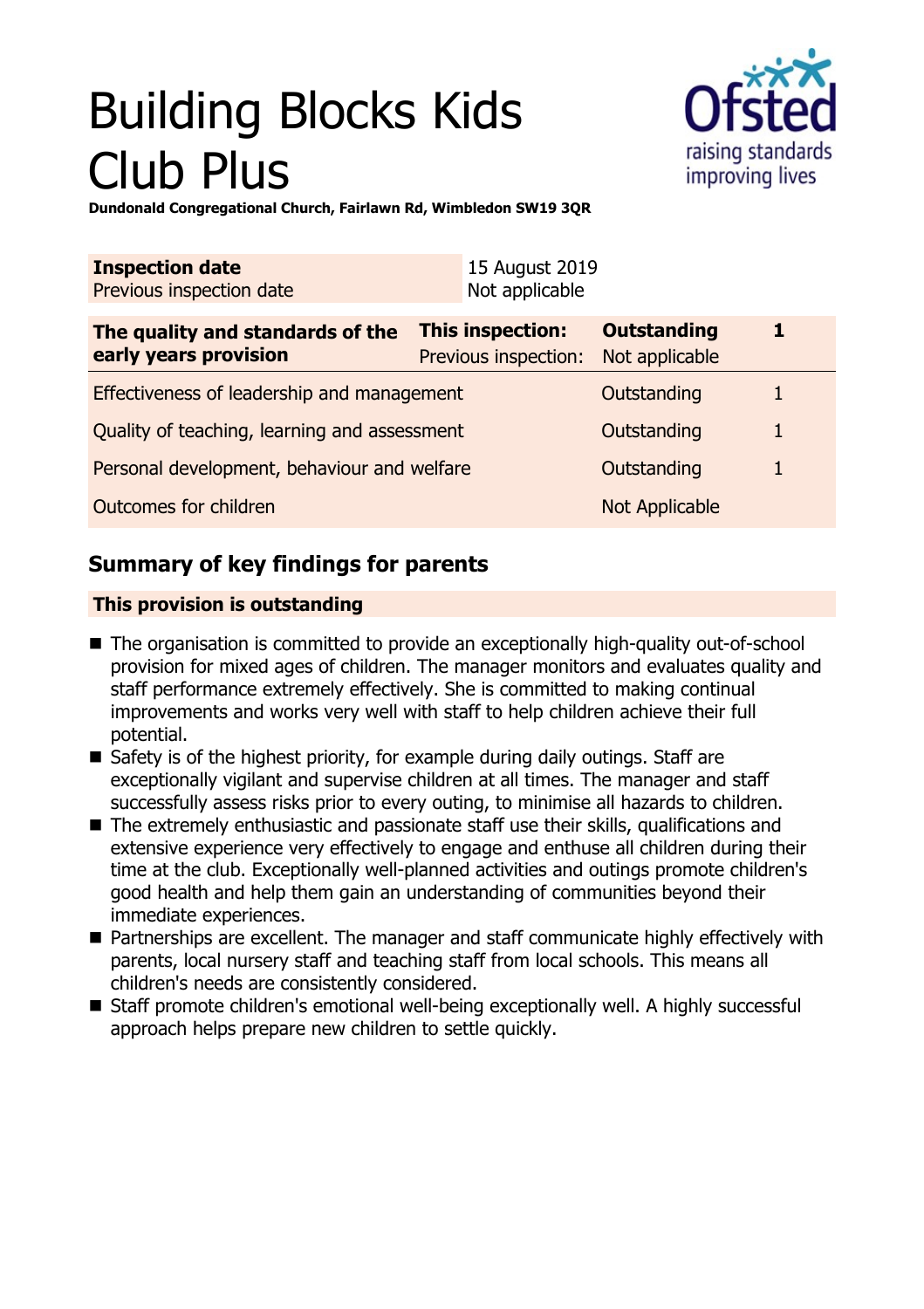## **What the setting needs to do to improve further**

### **To further improve the quality of the early years provision the provider should:**

■ build on the already highly effective continuous professional development programme to consistently drive the outstanding quality of teaching.

#### **Inspection activities**

- $\blacksquare$  The inspector toured the premises with the manager.
- $\blacksquare$  The inspector observed and jointly discussed the quality of the activities provided with the manager.
- $\blacksquare$  The inspector checked evidence of suitability for all staff.
- The inspector viewed documentation including policies and procedures, paediatric firstaid and public liability insurance certificates.
- The inspector accompanied staff and children to the local park.

## **Inspector**

Jane Morgan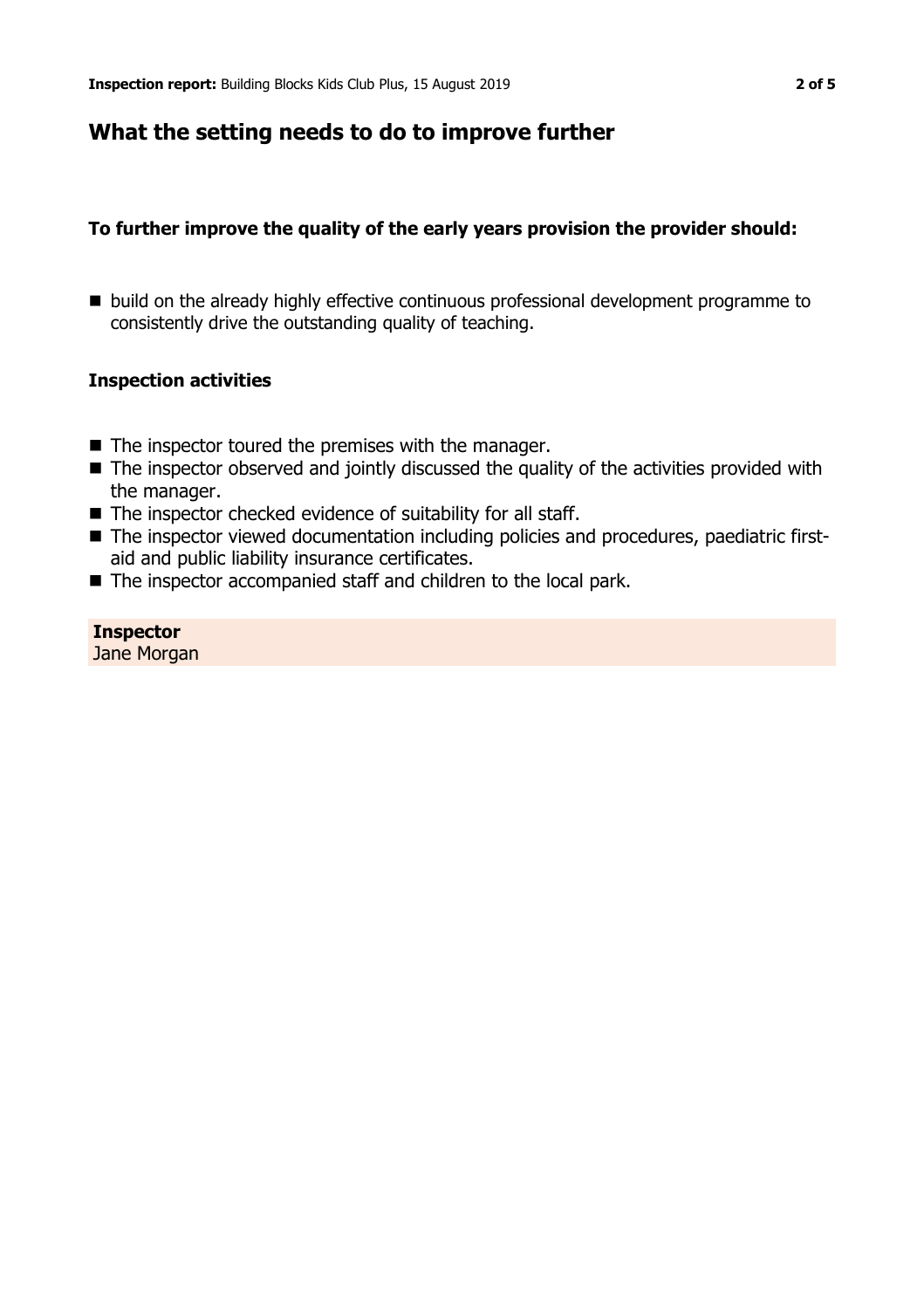## **Inspection findings**

#### **Effectiveness of leadership and management is outstanding**

Safeguarding is highly effective. The manager and staff regularly complete training to help them recognise and respond to potential concerns about a child's welfare. They understand the local reporting procedures should they have any concerns. The manager regularly meets with all staff to identify strengths and where improvements can be made. This means that staff receive excellent support, guidance and training to provide outstanding opportunities for all children. The manager seeks the views of parents, staff and children. She values their feedback and assesses the impact of changes made. For example, parents welcome even more feedback about weekly activities and introducing a 'kids council' from September. The manager recognises the importance of continuous professional development to help drive and maintain the outstanding quality of teaching. She has plans to identify further training to extend the already inspirational play ideas for children.

#### **Quality of teaching, learning and assessment is outstanding**

Mixed ages of children have lots of fun and thoroughly enjoy their time at this outstanding holiday, breakfast and after-school club. All staff are highly trained, skilled and experienced in working with different ages of children. The youngest children are supported superbly. Key staff encourage their full participation and give them lots of cuddles and encouragement to strengthen their enjoyment even further. Staff skilfully build children's confidence, independence and abilities to the highest level. They demonstrate and explain as they play alongside children. Children eagerly play games with staff. They follow rules and take turns, for example when they play 'stuck in the mud' and 'what's the time Mr Wolf?' The manager collects detailed information about children's needs and interests from parents and nursery and school staff. Staff use this information to plan exciting activities that are very well suited to children's abilities and help them to continue their learning and enjoyment.

#### **Personal development, behaviour and welfare are outstanding**

Children's health, welfare and well-being are significantly enhanced. They enjoy plenty of physical exercise and ample fresh air. All children eagerly and enthusiastically participate in physical games outdoors. The superb guidance and support from a sports coach further help to challenge and promote children's physical skills and abilities to the highest level. Staff provide children with excellent opportunities to discover and explore during daily outings. For example, children enjoy outings to historical places of interest, the beach, zoos and farms, caves and botanical gardens. A chef freshly prepares exceptionally healthy, nutritional meals to further promote children's good health. All children independently serve themselves chicken fajitas and they enjoy meals such as Mexican beef tacos, turkey burgers, salmon and potato fish cakes and freshly prepared pizza. Staff are exceptionally good role models. They are polite and respectful of each other and children. Good hygiene practices are promoted highly successfully, particularly during outings. For example, children and staff sanitise their hands before they have a snack of cheese and breadsticks during a trip to the local park.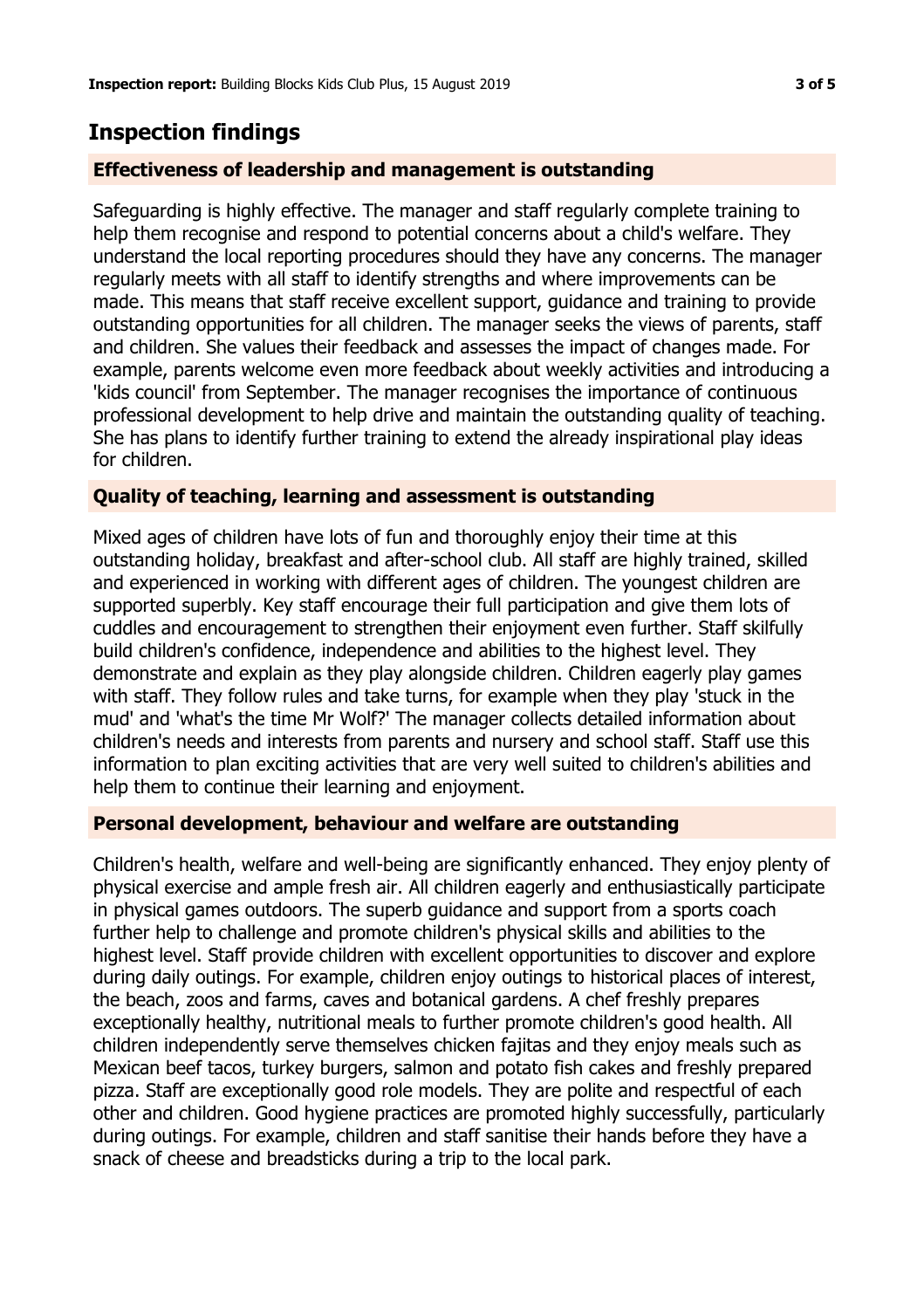## **Setting details**

| Unique reference number                             | EY544218                                                                             |  |
|-----------------------------------------------------|--------------------------------------------------------------------------------------|--|
| <b>Local authority</b>                              | Merton                                                                               |  |
| <b>Inspection number</b>                            | 10092817                                                                             |  |
| <b>Type of provision</b>                            | Childcare on non-domestic premises                                                   |  |
| <b>Registers</b>                                    | Early Years Register, Compulsory Childcare<br>Register, Voluntary Childcare Register |  |
| Day care type                                       | Out-of-school day care                                                               |  |
| Age range of children                               | $4 - 11$                                                                             |  |
| <b>Total number of places</b>                       | 40                                                                                   |  |
| Number of children on roll                          | 58                                                                                   |  |
| Name of registered person                           | <b>Building Blocks Child Care Ltd</b>                                                |  |
| <b>Registered person unique</b><br>reference number | RP522744                                                                             |  |
| Date of previous inspection                         | Not applicable                                                                       |  |
| <b>Telephone number</b>                             | 02089498833                                                                          |  |

Building Blocks Kids Club Plus registered in 2017 and is one of four settings. The breakfast club opens Monday to Friday from 7.30am until 8.30am, and after-school club from 3.15pm until 6.30pm, during term time. The holiday club runs during school holidays from 7.30am until 6.30pm. There are seven members of staff, six of whom hold childcare qualifications.

This inspection was carried out by Ofsted under sections 49 and 50 of the Childcare Act 2006 on the quality and standards of provision that is registered on the Early Years Register. The registered person must ensure that this provision complies with the statutory framework for children's learning, development and care, known as the early years foundation stage.

Any complaints about the inspection or the report should be made following the procedures set out in the guidance Complaints procedure: raising concerns and making complaints about Ofsted, which is available from Ofsted's website: www.ofsted.gov.uk. If you would like Ofsted to send you a copy of the guidance, please telephone 0300 123 4234, or email [enquiries@ofsted.gov.uk.](mailto:enquiries@ofsted.gov.uk)